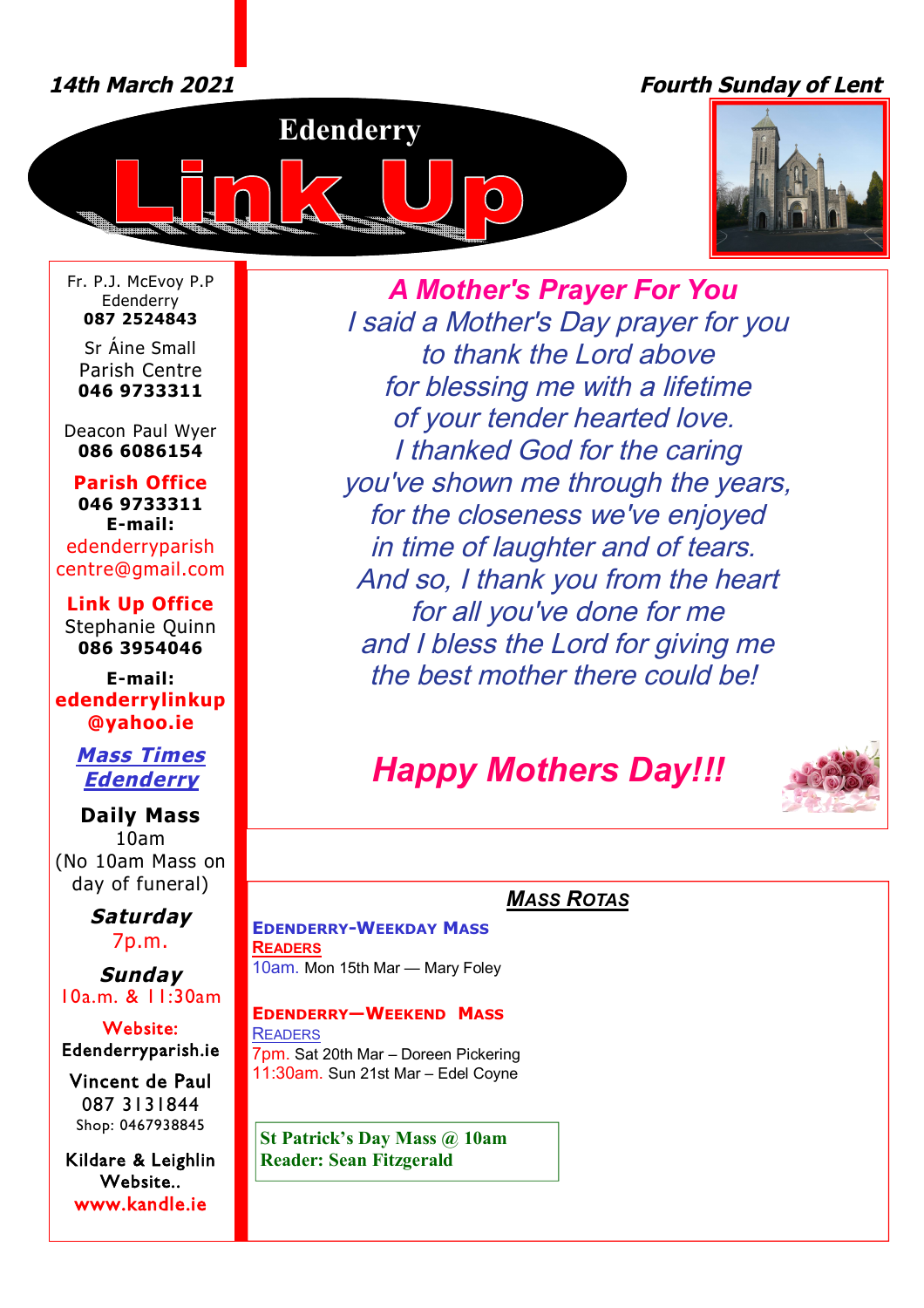## **Community Notices PARISH LOTTO DRAW**

**Please note:** the Parish Office is closed due to the new level 5 restrictions. Masses will go ahead via Webcam.. if you would like to book a Mass or have any queries please call

**Stephanie** @ 086 3954046 /

**Mary** @ 085 1434132

email: [edenderryparishcentre@gmail.com.](mailto:edenderryparishcentre@gmail.com.)

**Mass Cards:** If you would like to purchase a Mass card, Stephanie will be in the Office on Monday - Wednesday & Friday mornings from 10am to 11:30am. Please ring the doorbell.

**Baptisms**: a simple reminder that baptisms may continue during this more restrictive phase, The attendance at each baptism is strictly limited to six.

**Affordable Live-in Homecare:** provides live-in carers for the elderly in your area. If you are looking for a livein carer for your relative, please call Eileen or Tom today on 087 9916791 or 087 7440729. Our website is [www.alhomecare.ie](http://www.alhomecare.ie)

**Weekly Envelope Box:** can be picked up in the Parish Office on Mon - Wed - Fri morning from 10am to 11:30am:



*Mother is a true Queen of every home*

*Failte* 

*We welcomed the following into the Christian Community through the Sacrament of Baptism:*

> *Kai James Foy Sadhbh Clare Duffy Keelan Gorman Sienna Victoria O' Reilly*



**Wednesday 10th March 2021**

**RESULTS FOR DRAW HELD ON** 

 **No Jackpot Winner 9 Matched 3's won €112 each No local Winner**

**Next Week's Jackpot €18,000**

1800 247 247 is a direct phone line to Pieta or text HELP to 51444. They are here to help and support you or someone you love and care for.

### **MASSES FOR THE COMING WEEK**

**Saturday 7pm: Tommy Young** 

**Sunday 11:30am:** Jim & Teresa Nolan; George & Annie Hackett; Michael O' Callaghan; Tom Dempsey; Phyllis Usher

**Monday 10am: Tuesday 10am: St Patrick's Day 10am:** Joe, Eileen, Michael & Henry Groome **Thursday 10pm: Friday 10am: Mass Card Intentions**

**Saturday 7pm:** John Judge; Aidan O' Connell; Brid Fenton **Sunday 11:30am:** Michael Forde



*We Pray for the following whose Anniversary occurs around this time.* 

*Margaret Davy*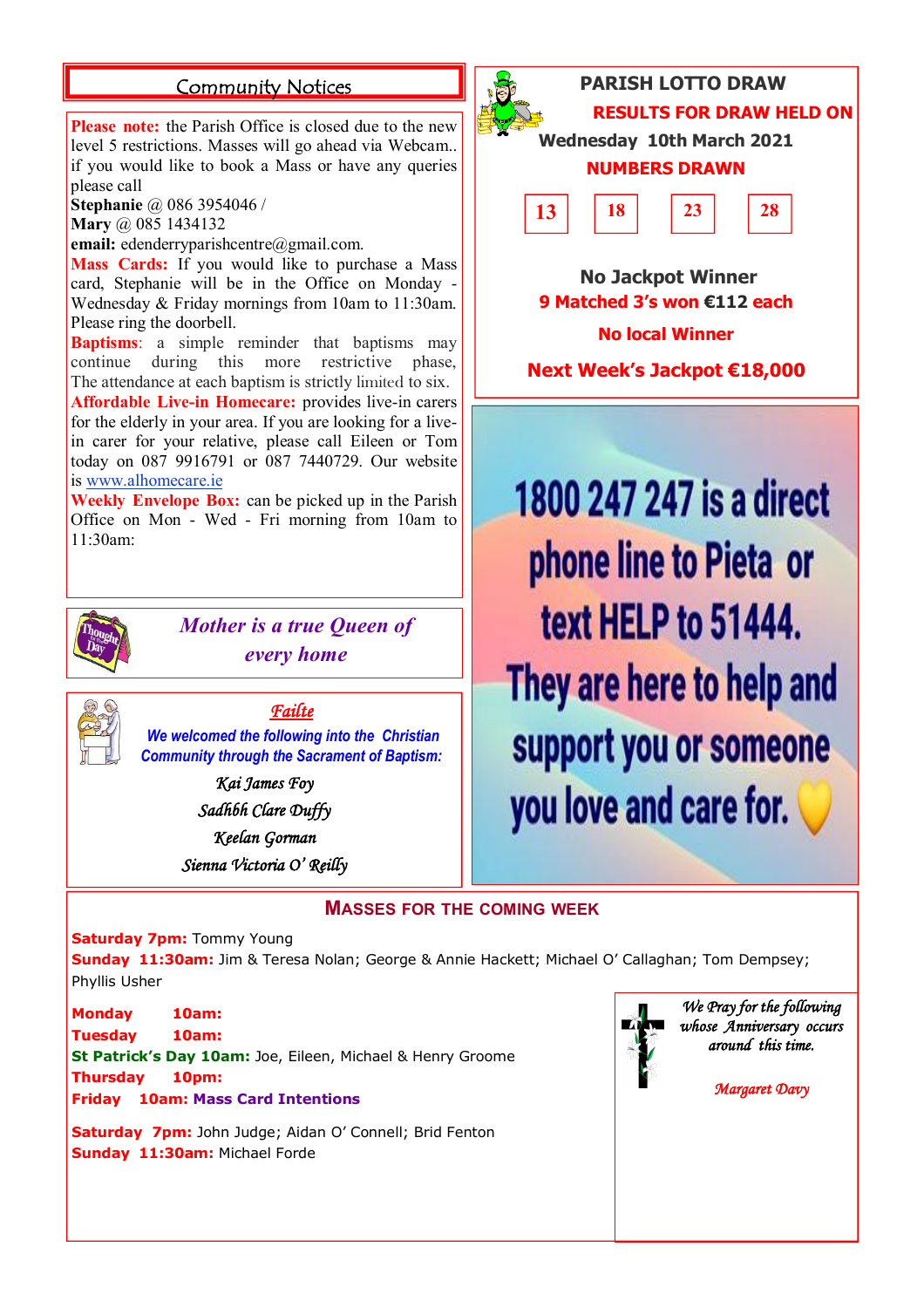